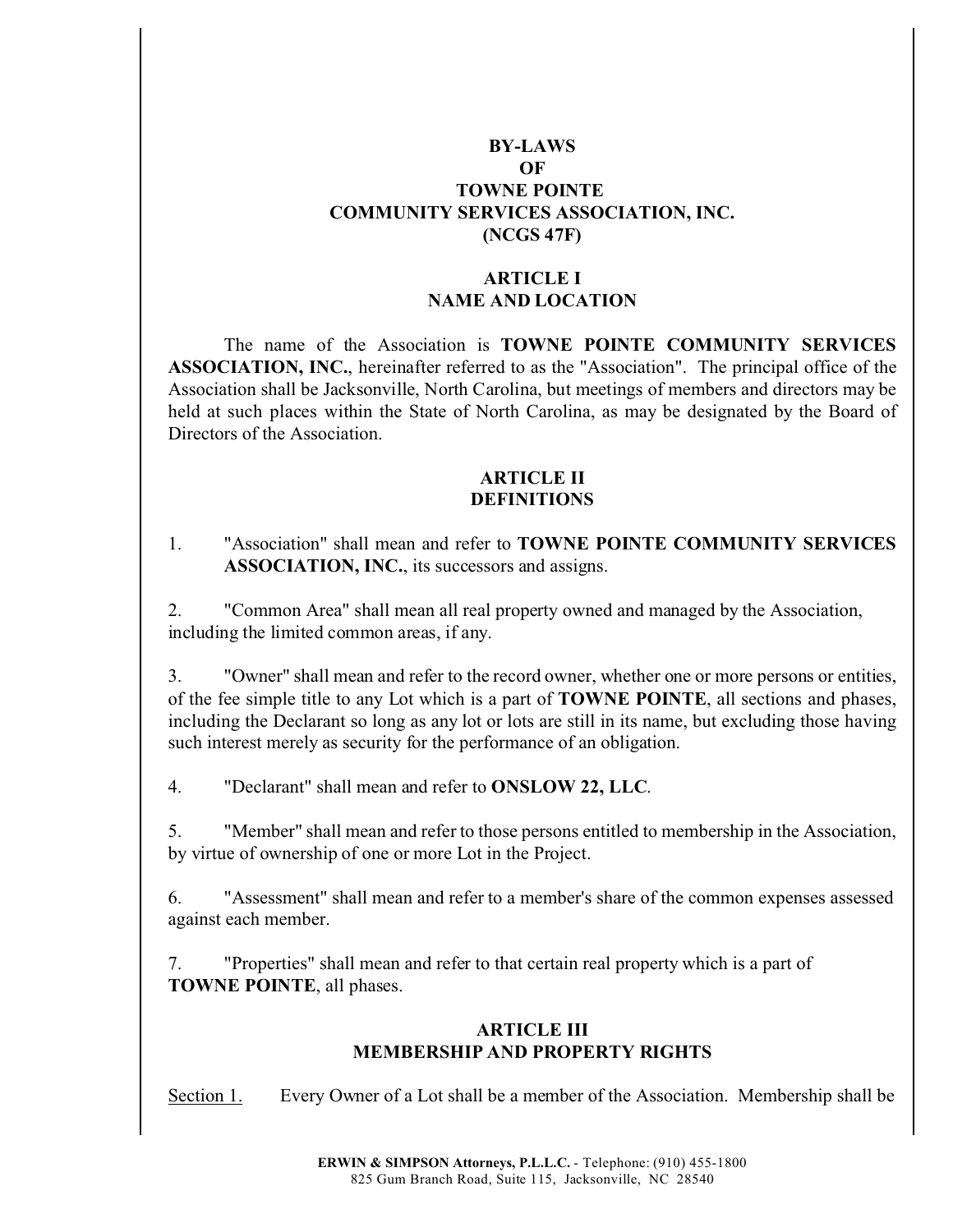appurtenant to and may not be separated from ownership of any Lot which is subject to assessment.

Section 2. Management of the affairs of the Association shall be carried out in accordance with the terms and conditions of the Declaration and the terms and conditions of the Articles of Incorporation and the By-Laws of the Corporation as adopted.

Section 3. In the event of the dissolution of Declarant at the time it is owner of a lot, then the rights of the Declarant shall pass to and may be exercised by its successors receiving ownership of any such lot in dissolution.

## **ARTICLE IV MEETING OF MEMBERS**

Section 1. Annual Meeting. The first annual meeting of the members of the Association shall be held on or before the termination of declarant control of the Association. Subsequent annual meetings shall be held at a date and time to be determined by the Board of Directors.

Section 2. Special Meetings. Special meetings of the members may be called at any time by the President of the Association or by a majority of the Board of Directors or upon written request of the members entitled to vote ten percent (10%) of the membership of the Association.

Section 3. Notice of Meetings. Written notice of each meeting of the members shall be given by, or at the direction of, the Secretary or person authorized to call the meeting, by mailing a copy of such notice, postage prepaid, at least fifteen (15) days before each meeting to each member entitled to vote thereat, to the mailing address of each lot or to any other mailing address designated in writing by the lot owner, or sent by electronic means, including by electronic mail over the Internet, to an electronic mailing address designated in writing by the lot owner. Such notice shall specify the place, day and hour of the meeting, and in the case of a special meeting, the purpose of the meeting. Waiver by a member in writing of the notice required herein, signed by him before, at or after such meeting, shall be equivalent to the giving of such notice.

Section 4. Quorum. The presence at a meeting of members entitled to cast, or of proxies entitled to cast, ten percent (10%) of the votes of the Association shall constitute a quorum for any action except as otherwise provided in these By-Laws. In the event business cannot be conducted at any meeting because a quorum is not present, that meeting may be adjourned to a later date by the affirmative vote of a majority of those present in person or by proxy. The quorum requirement at the next meeting shall be one-half of the quorum requirement applicable to the meeting adjourned for lack of a quorum. This provision shall continue to reduce the quorum by fifty percent (50%) from that required at the previous meeting, as previously reduced, until such time as a quorum is present and business can be conducted.

Section 5. Proxies. At all meetings of the members, each vote may be cast in person or by proxy. All proxies shall be in writing and filed with the Secretary. Every proxy shall be revocable and shall automatically cease upon conveyance of his Lot by the member giving his proxy.

Section 6. Ballots By Mail: When authorized by the Board of Directors, there shall be sent with notices of regular or special meetings of the Association, a statement of certain motions to be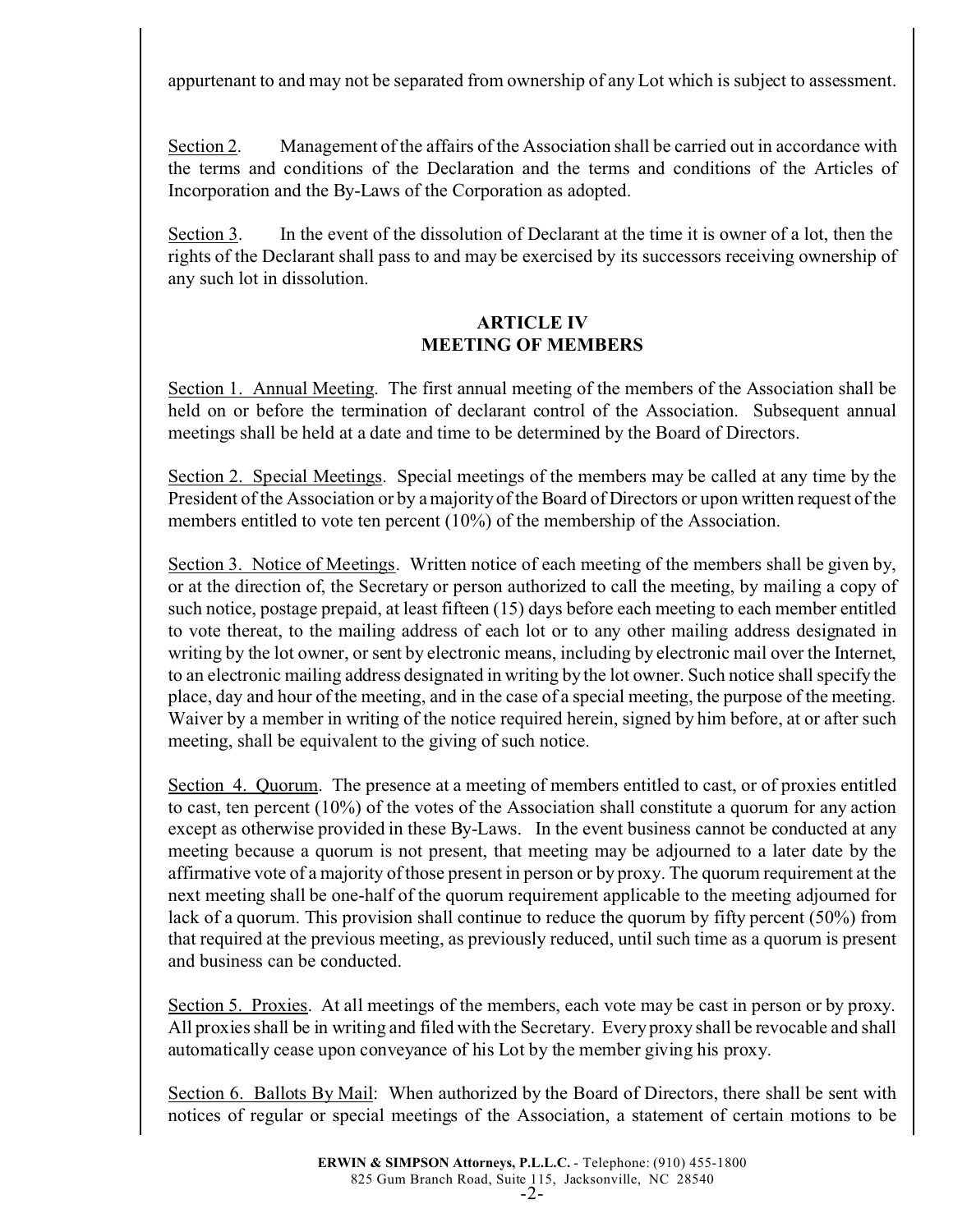introduced for the vote of the members and a ballot on which each member may vote for or against such motions. Each ballot presented at such meeting shall be counted in calculating the quorum requirements for the meeting to be held, but shall not be counted for determining whether a quorum is present for any other matter of business.

## **ARTICLE V BOARD OF DIRECTORS**

Section 1. Number. The affairs of the Association shall be managed by a Board of five (5) Directors, at least three (3) of whom shall be members of the Association.

Section 2. Term of Office. At the first annual meeting the members shall elect two (2) Directors for a term of one (1) year, two (2) Directors for a term of two (2) years and one (1) Director for a term of three (3) years; and at each annual meeting thereafter the members shall elect the necessary number of Directors for a term of three (3) years to replace those Directors whose term has expired.

Section 3. Removal. Any Director may be removed from the Board, with or without cause, by a majority vote of the members of the Association. In the event of death, resignation or removal of a Director, a successor shall be elected by the remaining members of the Board, and shall serve until the next annual meeting. If the Director who has died, resigned, or been removed shall have one or more years remaining in his term at the time of the next annual meeting, a successor shall be elected at such meeting to serve for the remainder of the vacated term.

Section 4. Compensation. No Director shall receive compensation for any service he may render to the Association in his capacity as a Director. However, any Director shall be reimbursed for his actual expenses incurred in the performance of his duties; provided, however, the Board may employ a Director to manage the business affairs of the Association, and may pay the Director for his services as Manager.

Section 5. Action Taken Without a Meeting. The Directors shall have the right to take any action in the absence of a meeting which they could take at a meeting by obtaining the written approval of all the Directors. Any action so approved shall have the same effect as though taken at a meeting of the Directors.

## **ARTICLE VI NOMINATION AND ELECTION OF DIRECTORS**

Section 1. Nomination. Nomination for election to the Board of Directors shall be made by a Nominating Committee. Nominations may also be made from the floor at the annual meeting. The Nominating Committee shall consist of a Chairman, who shall be a member of the Board of Directors, and two or more members of the Association. The Nominating Committee shall be appointed by the Board of Directors prior to each annual meeting of the members, to serve from the close of such annual meeting until the close of the next annual meeting and such appointment shall be announced at each annual meeting. The Nominating Committee shall make as many nominations for election to the Board of Directors as it shall in its discretion determine, but not less than the number of vacancies that are to be filled.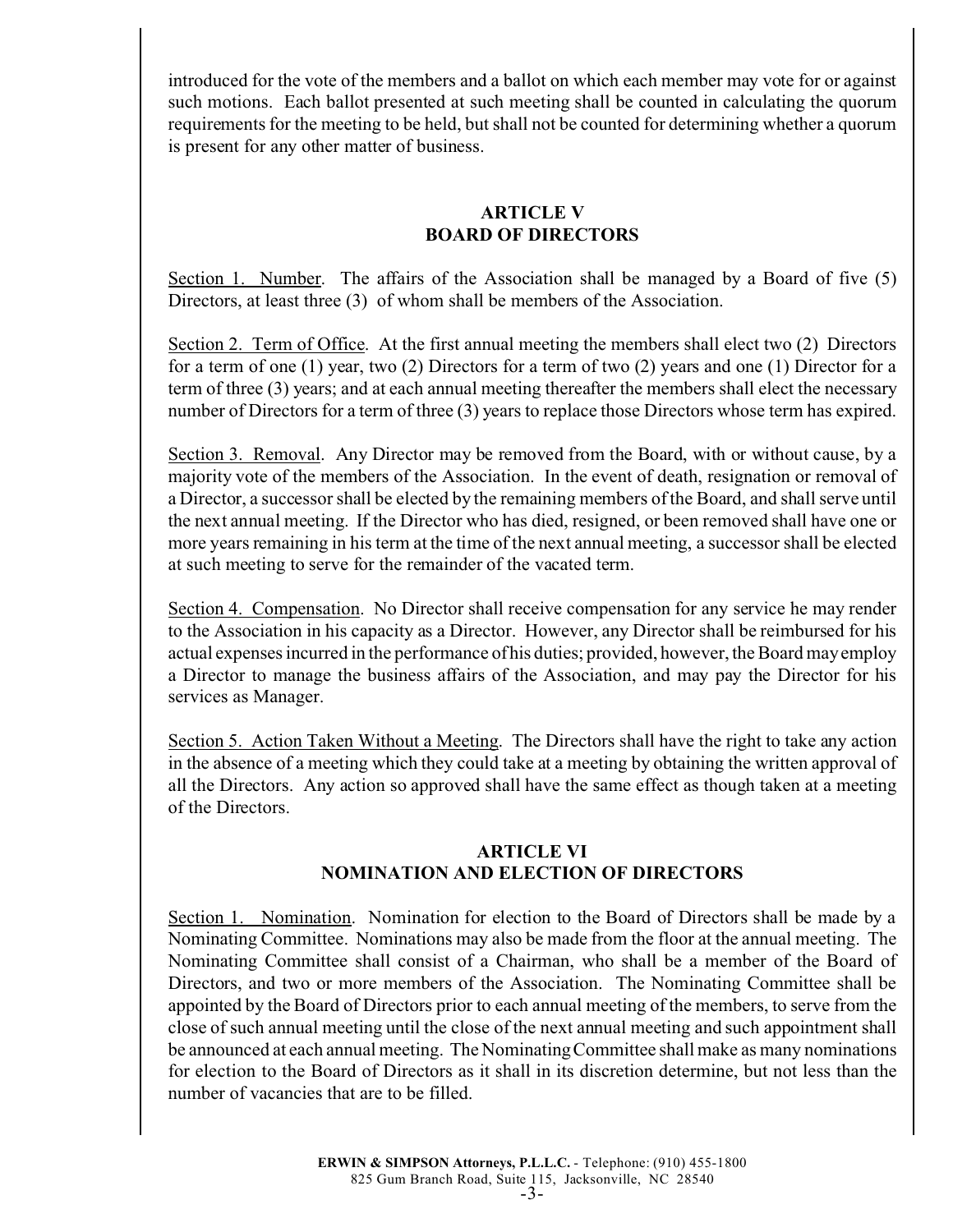Section 2. Election. Election to the Board of Directors shall be by secret written ballot. At such election, the voting members or their proxies may cast one (1) vote for each vacancy. The persons receiving the largest number of votes shall be elected. Cumulative voting is not permitted.

## **ARTICLE VII MEETINGS OF DIRECTORS**

Section 1. Regular Meetings. Regular meetings of the Board of Directors shall be held at least quarterly, without notice, at such place and hour as may be fixed from time to time by resolution of the Board. A more frequent schedule of regular meetings, on a seasonal basis, may be established by the Board.

Section 2. Special Meetings. Special meetings of the Board of Directors shall be held when called by the President of the Association, or by any two (2) Directors, after not less than three (3) days notice to each Director.

Section 3. Quorum. A majority of the number of Directors shall constitute a quorum for the transaction of business. Every act done or decision made by a majority of the Directors present at duly held meeting at which a quorum is present shall be regarded as the act of the Board.

# **ARTICLE VIII POWERS AND DUTIES OF THE BOARD OF DIRECTORS**

Section 1. Powers. The Board of Directors shall have the power to:

(a) adopt and publish rules and regulations governing the use of the common area and facilities, and the personal conduct of the members, guests, and tenants thereon, and to establish penalties for the infraction thereof;

(b) suspend the voting rights of and right to use of the recreational facilities of a member during any period in which such member shall be in default in the payment of any assessment levied by the Association. Such rights may also be suspended, after notice of hearing, for a period not to exceed sixty (60) days for infraction of published rules and regulations; but provided, however, that the right of an owner to ingress to and egress from his lot shall not be impaired;

(c) adopt and publish rules and regulations governing the rental of lots including acceptable lease forms, and the conduct of tenants, including, in their discretion, reasonable limitations on number of occupants in leased lots;

(d) exercise for the Association all powers, duties and authority vested in or delegated to this Association and not reserved to the membership by other provisions of these By-Laws or the Articles of Incorporation;

(e) declare the office of a member of the Board of Directors to be vacant in the event such member shall be absent from three (3) consecutive regular meetings of the Board of Directors;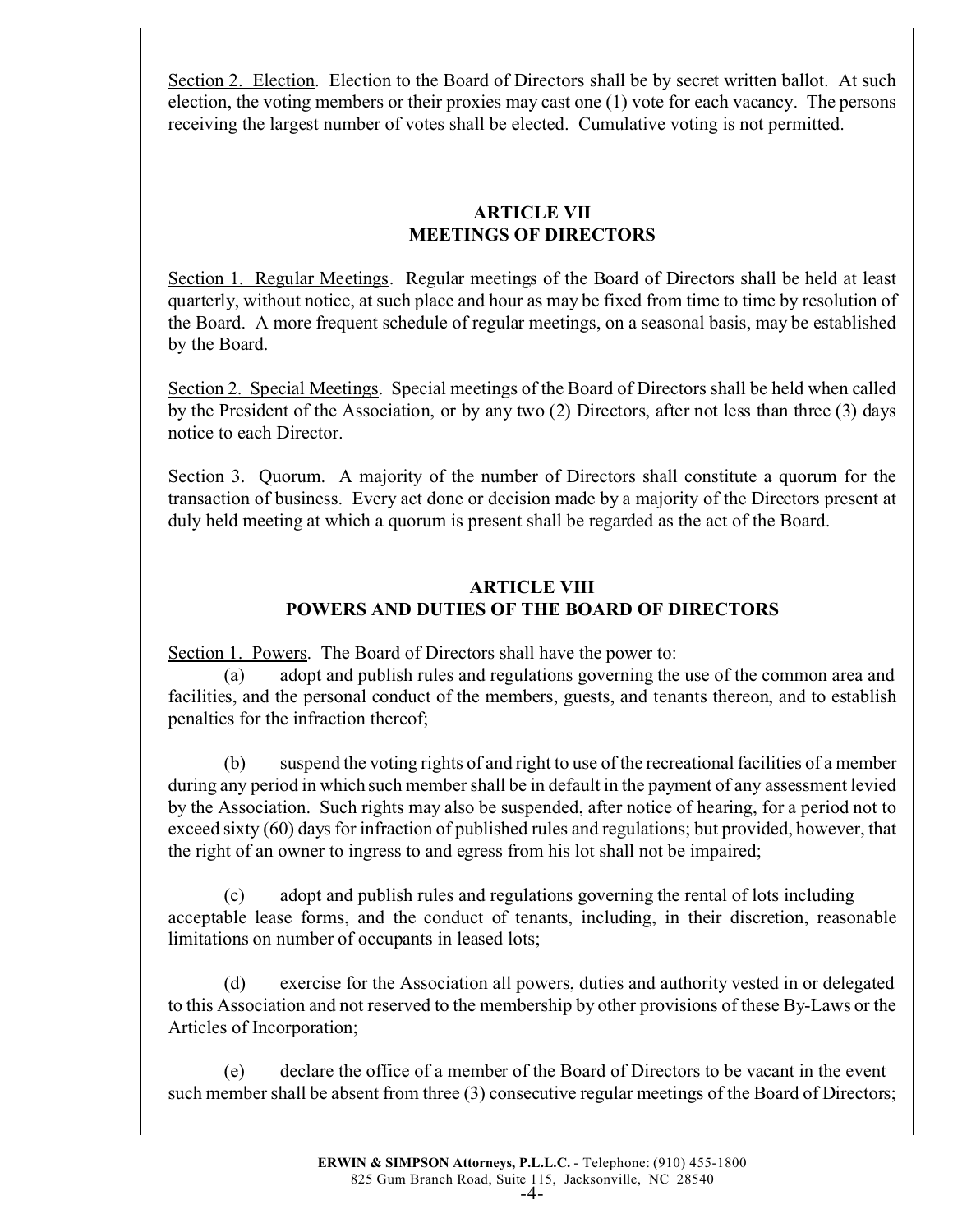(f) employ a manager, an independent contractor, or such other employees as they deem necessary, and to prescribe their duties;

(g) employ attorneys, accountants or other professional personnel to represent and assist the Association when deemed necessary;

(h) enter into contracts with others to provide necessary supplies and services to the project;

(i) to bring an action in summary ejectment on behalf of any owner whose lessee is in violation of any of the aforesaid rules and regulations, the Declaration, or these By-Laws.

(j) to adopt policies, and rules and regulations to implement policies, relating to rental by owners of homes in the subdivision to non owners, either by owners directly or by rental agents, and the use of the common facilities by non owners, including but not limited to, the regulation of pets, trash pickup, access to common areas, the number of occupants of a home in the subdivision, the number of vehicles permitted to be parked and where such vehicles may be parked, the hours of use of the pool (or other common facilities), the number of pool guests allowed who are non owners, the establishment of fees payable by owners or non owners to offset the cost of providing pool, parking or other passes or identification for non owners, or other administrative costs associated with non owners.

(k) all members of the Board of Directors may exercise all of the powers set forth herein.

Section 2. Duties. It shall be the duty of the Board of Directors to:

(a) cause to be kept a complete record of all its acts and corporate affairs and to present a statement thereof to the members at the annual meeting of the members, or at any special meeting when such statement is requested in writing by one -third  $(1/3)$  of the members entitled to vote;

(b) supervise all officers, agents and employees of the Association, and to see that their duties are properly performed;

(c) to fix the amount of assessment and the manner of payment thereof against each member to send written notice of any change in assessment or manner of payment of same to every owner subject thereto at least thirty (30) days in advance of such assessment payment period;

(d) foreclose the lien, and sell, under a power of sale and in the manner prescribed by law for foreclosures with powers of sale, any property for which assessments are not paid within thirty (30) days after due date or to bring an action at law against the owner personally obligated to pay the same;

(e) issue, or to cause an appropriate officer to issue, upon demand by any person, a certificate setting forth whether or not any assessment has been paid. A reasonable charge may be made by the Board of Directors for the issuance of these certificates. If a certificate states an assessment has been paid, such certificate shall be conclusive evidence of such payment;

(f) procure and maintain adequate liability insurance covering members' liability for the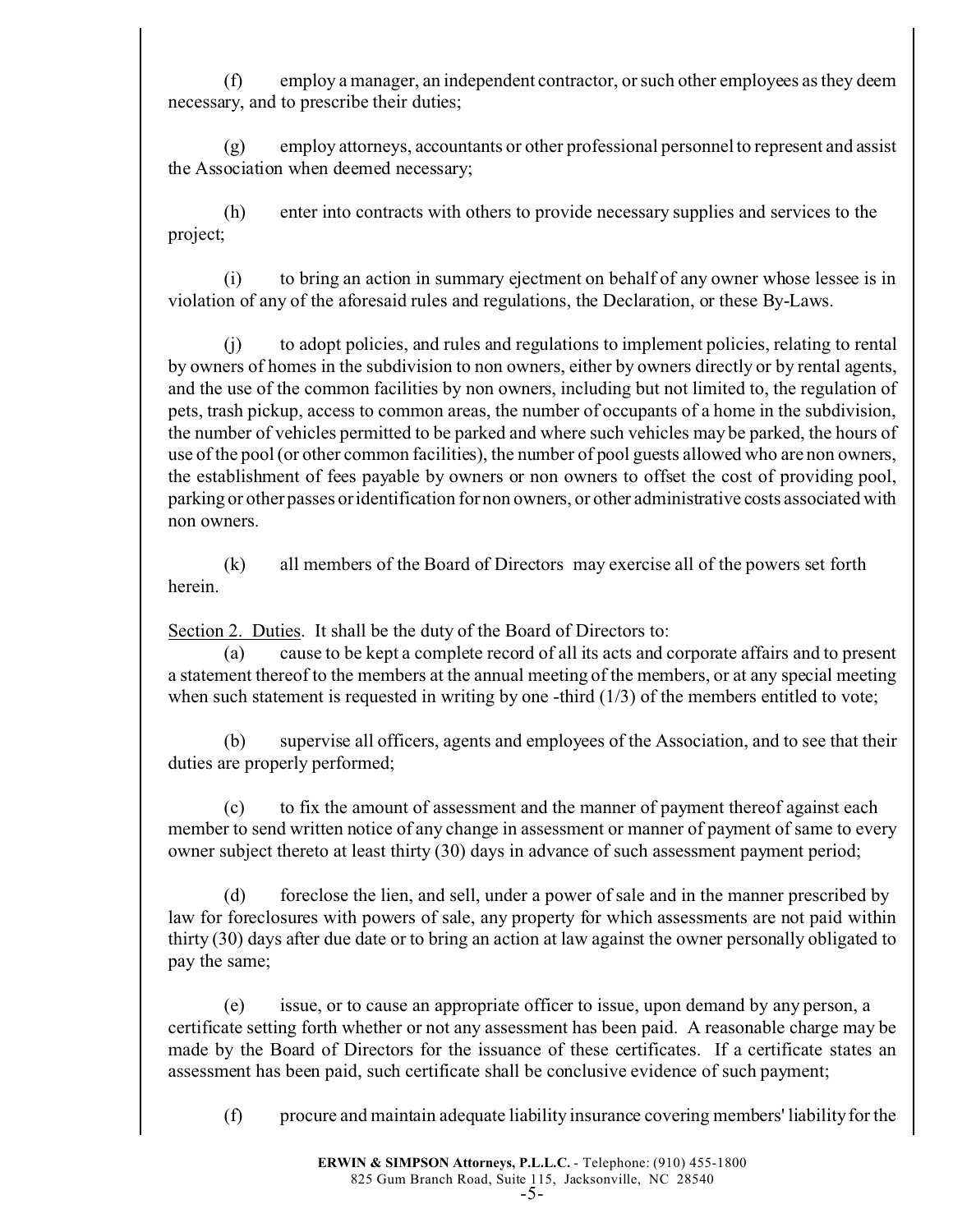common area and facilities and to procure and maintain adequate hazard insurance on all the real property owned by the Association;

(g) act as insurance trustees in the collection and disbursement of hazard insurance proceeds;

(h) cause all officers or employees having fiscal responsibilities to be bonded, as it may deem appropriate;

(i) maintain or cause to be maintained the common area and facilities and the exterior of the Lot(s), in accordance with the terms of the Declaration;

(j) to establish the Fiscal year of the Association.

## **ARTICLE IX OFFICERS AND THEIR DUTIES**

Section 1. Enumeration of Officers. The officers of this Association shall be a President and Vice President, who shall at all times be members of the Board of Directors, a Secretary, and a Treasurer, and such other officers as the Board may from time to time by resolution create.

Section 2. Election of Officers. The officers shall be elected by the Board of Directors at the first meeting of the Board following each annual meeting of the members.

Section 3. Term. The officers of the Association shall be elected annually by the Board and each shall hold office for one (1) year unless he shall sooner resign, or shall be removed, or otherwise disqualified to serve.

Section 4. Special Appointments. The Board may elect such other officers as the affairs of the Association may require, each of whom shall hold office for such period, have such authority and perform such duties as the Board may, from time to time, determine.

Section 5. Resignation and Removal. Any officer may be removed from office with or without cause by the Board. Any officer may resign at any time giving notice to the Board, the President, or Secretary. Such resignation shall take effect on the date of receipt of such notice or at any later time specified therein, and unless otherwise specified therein, the acceptance of such resignation shall not be necessary to make it effective.

Section 6. Vacancies. A vacancy in any office may be filled by appointment by the Board. The officer appointed to such vacancy shall serve for the remainder of the term of the officer he replaces.

Section 7. Multiple Offices. The offices of Secretary and Treasurer may be held by the same person. No person shall simultaneously hold more than one of any of the other offices except in the case of special offices created pursuant to Section 4 of this Article IX.

Section 8. Duties. The duties of the officers are as follows:

(a) President. The President shall preside at all meetings of the Board of Directors and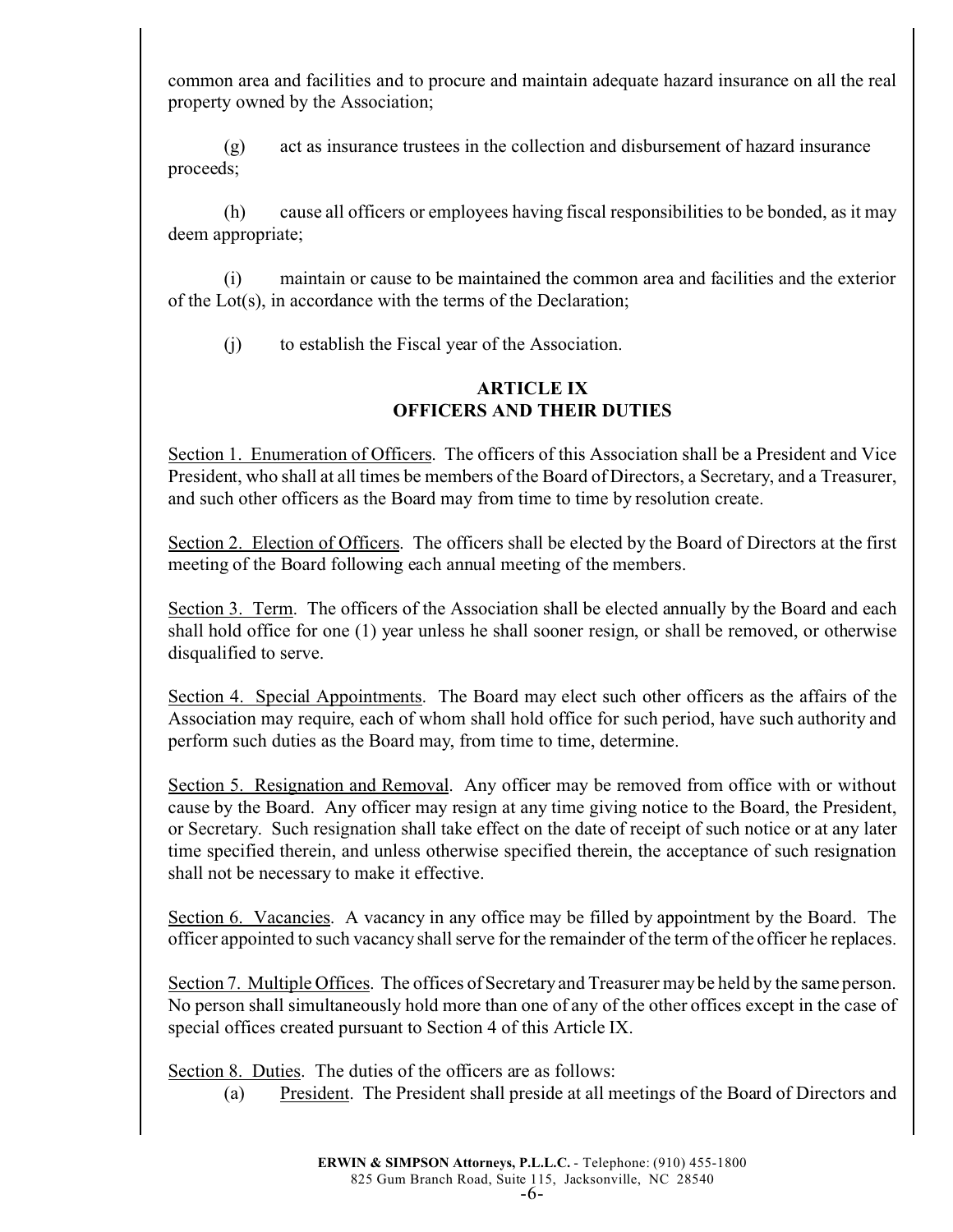shall serve as Chairman at all meetings of the members; shall see that orders and resolutions of the Board are carried out; shall sign all leases, mortgages, deeds and other written instruments and shall co-sign all checks and promissory notes.

(b) Vice-President. The Vice President shall act in the place and stead of the President in the event of his absence, inability or refusal to act, and shall exercise and discharge such other duties as may be required of him by the Board.

(c) Secretary. The Secretary shall record the votes and keep the minutes of all meetings and proceedings of the Board and of the members; keep the seal of the Association and affix it on all papers requiring said seal; serve notice of meetings of the Board and of the members; keep appropriate current records showing the members of the Association together with their addresses, and shall perform such other duties as may be required by the Board.

 (d) Treasurer. The Treasurer shall receive and deposit in appropriate bank accounts all monies of the Association and shall disburse such funds as directed by resolution of the Board of Directors; shall sign all checks and promissory notes of the Association; keep proper books of account; and shall prepare an annual budget and a statement of income and expenditures which shall be mailed to the membership at least fifteen (15) days but not more than forty-five (45) days prior to the annual meeting.

## **ARTICLE X COMMITTEES**

Section 1. Committees: The Board of Directors shall appoint a Nominating Committee and such other committees as may be deemed appropriate in carrying out its purpose.

Section 2. Establishment of Audit Committee:

(a) Members and Appointment. In addition to any other committee, standing or AD HOC, the President shall annually appoint three (3) owners to be members of the Audit Committee. The three (3) owners shall not be members of the Board of Directors or officers of the Association. No owner shall serve more than once in any three-year period.

(b) Duties. It shall be the duty of the Audit Committee to review all financial records and financial transactions of the Association for the previous fiscal year. It shall have complete and full access to all such records and such aid as the Treasurer may be able to provide, but the Treasurer shall be prohibited from compiling the Audit Committee's report or from otherwise directing its inquiry. The word "Audit" for this Article X shall mean " an extensive compilation, review or audit of the association's books and records."

(c) Review. The Audit Committee shall conduct its review and present its report to the Board of Directors during January each year or, in the event the fiscal year ends on a date other than December 31st, it shall conduct its review and present its report to the Board of Directors during the thirty (30) days immediately after the end of said year. It shall also present its report to the Association at the Annual Meeting immediately following its presentation to the Board of Directors.

Section 3. Audit Requirement. The Board of Directors shall require an audit of the Association books at anytime as follows: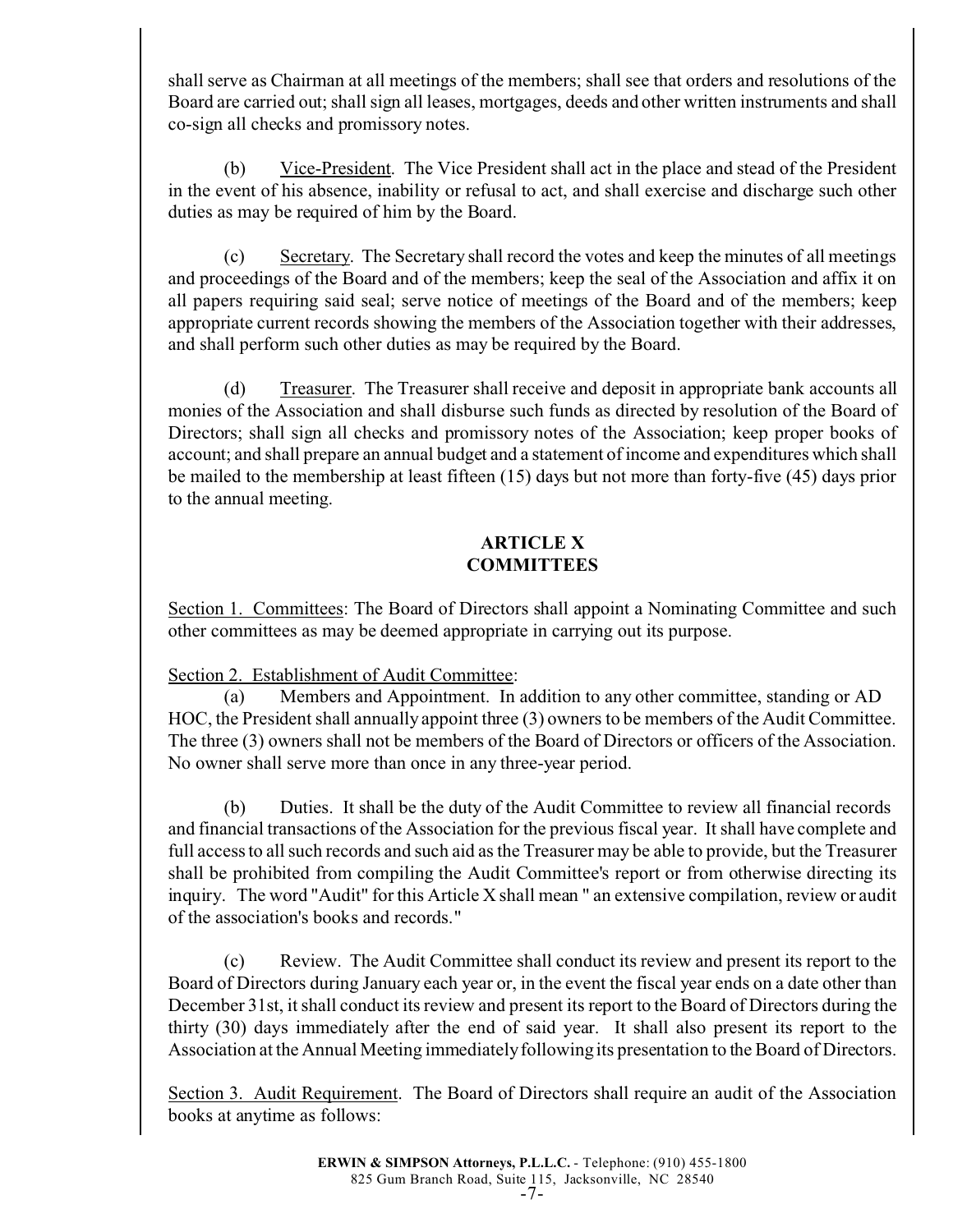(a) Upon request of any Owner, the Board will have conducted an audit by a Certified Public Accountant. Provided, however, the cost of such audit shall be paid, in advance, by the requesting party.

(b) At a meeting called for the purpose of its consideration or at any Annual Meeting upon a vote by a majority of owners, the Board will have conducted an audit by a Certified Public Accountant. The cost will be borne by the Association.

(c) Upon the vote of the Board of Directors, the Board will have conducted an audit by a Certified Public Accountant. The cost will be borne by the Association.

(d) Upon the request of any person or financial institution who or which holds a mortgage on the property, the Board will have conducted an audit by a Certified Public Accountant. Provided, however, the cost of such audit shall be paid, in advance, by the requesting party.

(e) The word "Audit" for this Section 3 shall mean a "more extensive compilation, review or audit of the association's books and records" as may be required by NCGS 47F-3-118.

### **ARTICLE XI BOOKS AND RECORDS**

The Association is required to keep records of the following for a minimum of three (3) years: (i) its governing documents (i.e., association documents, rules and regulations and design standards); (ii) its actions (board resolutions, meeting minutes, etc.); and (iii) its financial condition (receipts and expenditures affecting the finances, operation and administration of the association, budget, financial statements, etc). The association documents and all books and records kept on behalf of the association are available for examination and copying by a member or such member's authorized agent during business hours and upon reasonable notice to the association and for a reasonable charge, except for privileged or confidential information.

### **ARTICLE XII ASSESSMENTS**

As more fully provided in the Declaration, each member is obligated to pay to the Association such sums as are assessed against the members under the terms of said Declaration, which assessments are secured by a continuing lien upon the property against which the assessment is made. Any assessments which are not paid when due shall be deemed delinquent. If the assessment is not paid within thirty (30) days after the due date, the assessment shall bear interest from the date of delinquency at the highest rate allowed by law, and the Association may bring an action at law against the owner personally obligated to pay the same or foreclose the lien against the property, with costs of such action, including reasonable attorney's fees, to be added to the amount of such assessment. No owner may waive or otherwise escape liability for the assessments provided for herein by nonuse of the common area or abandonment of his Lot.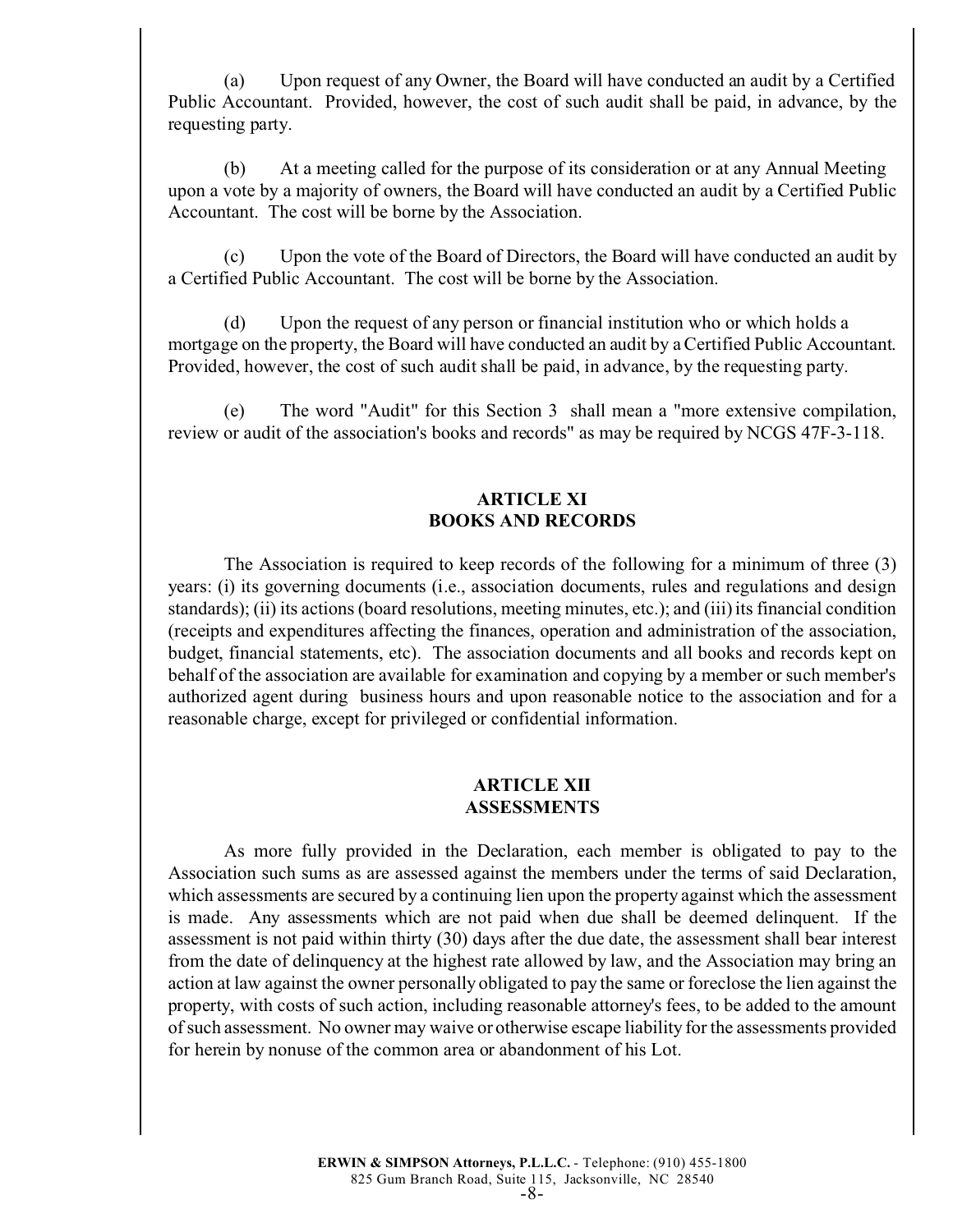### **ARTICLE XIII COMPLIANCE, ENFORCEMENT, FINES AND PENALTIES**

Section 1. Default and Remedies. (a) A default in or failure to comply with any of the terms, conditions, obligations, and provisions of the Declaration, these Bylaws, the Articles, or the rules and regulations, as the same may be amended from time to time, by any Lot Owner or Occupant, shall be grounds for relief that may include, without intending to limit the same or to constitute an election of remedies, an action to recover fines and penalties as set in these Bylaws, sums due for damages, an injunction, or any combination thereof, and which relief may be sought by the Association, an aggrieved Lot Owner, or by any person or class of persons adversely affected. Also, if any member fails to perform any obligation under the Declaration, these Bylaws, the Articles or such rules and regulations, then the Association may, but is not obligated to, perform the same for the member's account, and for such purpose may enter upon his Lot, may make necessary repairs, advance expenses or other sums necessary to cure the default, and for such expenses and costs may collect all such sums against the Lot owned by such defaulting member.

(b) The association also shall be entitled to suspend the right of a defaulting Lot Owner to vote as a member of the Association until the default is cured and may suspend the voting rights of and right to use of the recreational facilities of a member during any period in which such member shall be in default in the payment of any assessment levied by the Association. Such rights may also be suspended, after notice of hearing as hereinafter set forth, for a period not to exceed sixty (60) days for infraction of published rules and regulations; but provided, however, that the right of an owner to ingress to and egress from his lot shall not be impaired;

Section 2. Remedy of Abatement in Additional to Other Remedies. In the event a member fails to effect the cure specified by the Board where the default is a structure, thing, or condition existing in or on the premises of the member's Lot, the Board, or its duly authorized representative, shall have the right to enter upon the premises of the member's Lot in which, on which, or as to which, such default exists, and summarily to abate and remove, at the defaulting member's expense (and collect the costs as if an assessment), the structure, thing, or condition constituting the default, and the Board, the Association, and their agents, employees, and representatives shall not thereby be deemed guilty of any manner of trespass.

Section 3. Injunction. Any person, class of persons or the Association is entitled to seek relief for any such default or failure and may obtain a temporary restraining order, injunction or similar relief, without first using the procedure established herein, if such default or failure creates an emergency or a situation dangerous to persons or property.

Section 4. Procedures for fines and suspension of planned community privileges or services. Prior to the implementation of any fine, or the suspension of voting rights for the infraction of the Declaration, By Laws or Rules and Regulations, a hearing pursuant to the following procedure shall be undertaken.

A hearing shall be held in compliance with NCGS 47F-3-107.1 before the Board of Directors or an adjudicatory panel appointed by the Board of Directors to determine if any lot owner should be fined or if planned community privileges or services should be suspended pursuant to the powers granted to the association in G.S. 47F-3-102(11) and (12). Any adjudicatory panel appointed by the Board